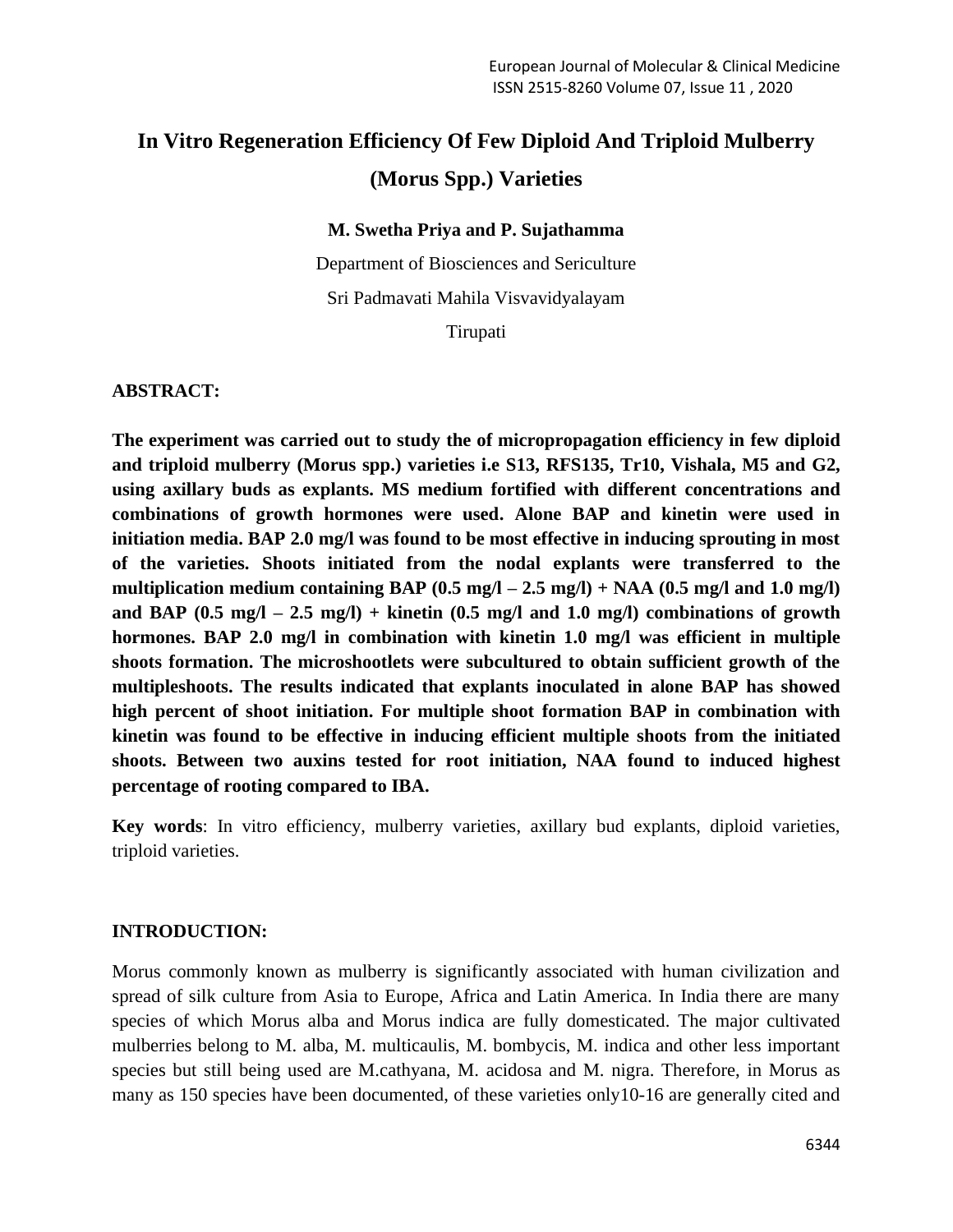acknowledged. Mulberry is generally propagated by conventional breeding methods such as stem cuttings, which permits perpetuation of the parental characters of the cultivars. In addition to basic propagation methods micropropagation can also be helpful in improvement of genetic features of the cultivars.

Most of the cultivated varieties are diploid in nature in addition polyploidy plants such as triploid and tetraploids having other advantageous traits, such as enhanced vigor, gigantism of plant parts, improved pest resistant and stress tolerance were also used for the propagation of mulberry through stem cuttings. The few mulberry cultivars cannot be propagated easily through conventional breeding methods, and not able to give expected production due to poor rooting, adaptability to different climatic conditions and other factors such as seasonal influence, such cultivars developed through tissue culture was found to be good and encouraging. Hence to improve and stabilize the few newly developed mulberry cultivars to the local conditions, micropropagation provide a foundation for the future work in In vitro regeneration.

In this regard an attempt has been made to evaluate the performance of few diploid and triploid mulberry varieties i.e S13, RF135, Tr10, Vishala, M5 and G2 using micropropagtion technique. Among the selected cultivars S13 and RFS135 are rainfed diploid mulberry varieties, Whereas M5 and G2 were diploid irrigated mulberry varieties, Tr10 and Vishala are triploid irrigated varieties.

### **MATERIALS AND METHODS:**

The six mulberry varieties (S13, RFS135, Tr10, Vishala, M5 and G2) used in the present study were collected in the form of cuttings and raised in the department of Biosciences and Sericulture, Sri Padmavati Mahila Visvavidyalayam, Tirupati by adopting recommended package of practices. The nodal explants were excised from young actively growing shoots, kept in conical flask containing water and brought to the laboratory. The leaves were removed and nodal region measuring about 2-3 cm each containing an axillary bud was excised and used as explants for the present study.

#### **Explant surface sterilization:**

The explants were washed under running tap water for 15-20 minutes to remove any surface contaminents. These explants were collected in a conical flask and treated with different sterilants using tween20, bavestin and savlon for specific duration. Then the explants were treated with HgCl<sub>2</sub> or NaOCl. The treatment duration varied with the variety and rinsed properly before inoculation into the medium.

## **Inoculation:**

The treated edges were carefully trimmed with the scalpel before inoculation. The MS medium containing BAP alone (0.5 mg/l to 3.0 mg/l) and Kinetin alone (0.5 mg/l – 3.0 mg/l) were used as initiation medium. The initiated shootlets were transferred to multiplication media containing BAP  $(0.5 \text{ mg}/1 - 2.5 \text{ mg}/1) + \text{NAA}$   $(0.5 \text{ mg}/1 \text{ and } 1.0 \text{ mg}/1)$  and BAP  $(0.5 \text{ mg}/1 - 2.5 \text{ mg}/1)$  in combination with Kinetin (0.5 mg/l and 1.0 mg/l).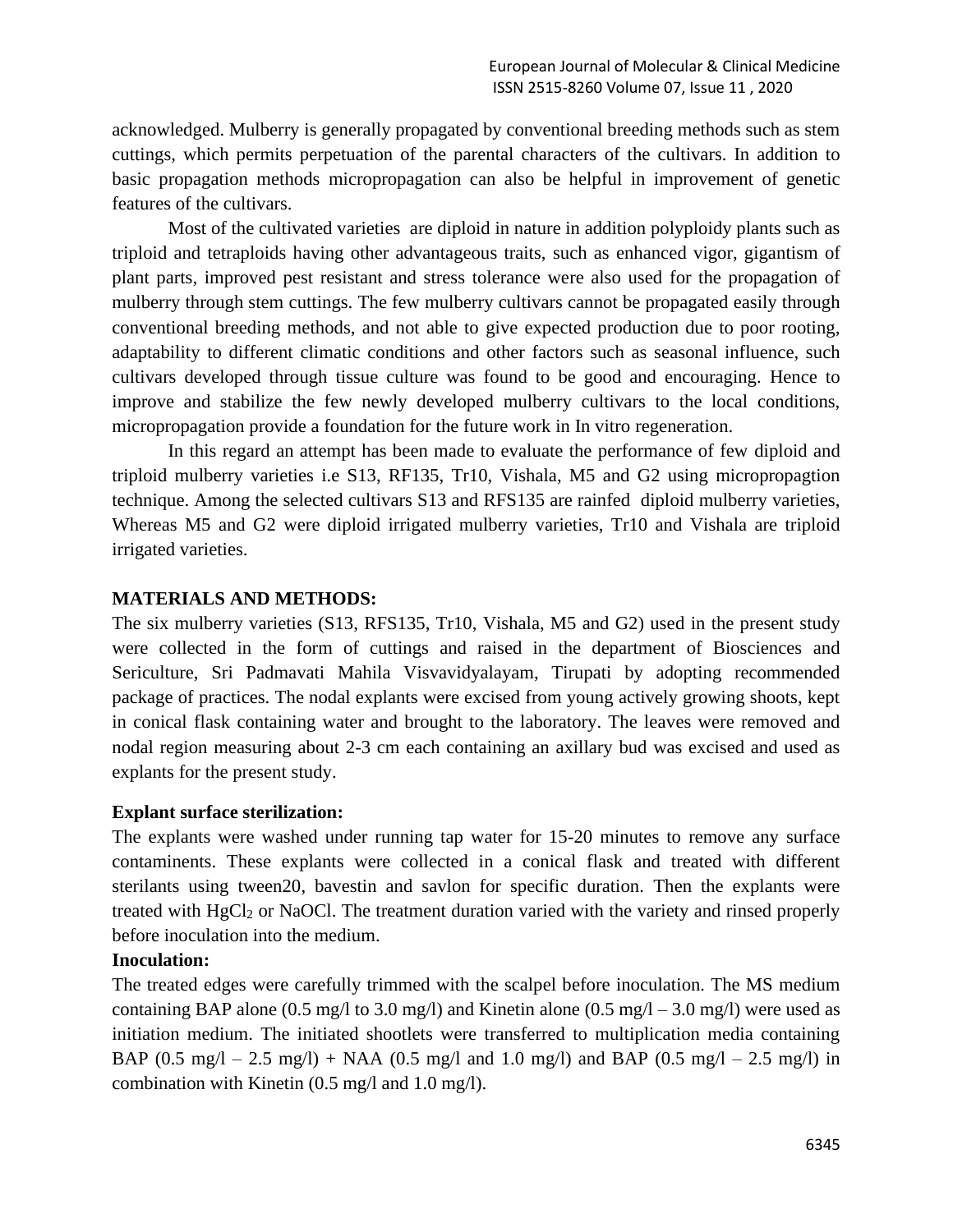### **Subculturing:**

The initiated shootlets were subcultured regularly into the fresh medium to get sufficient growth of multiple shoots. Prolonged culture of callus in the same media leads to slow prolifiration and growth of the callus will decline, hence the shootlets were subcultured into the fresh media containing same concentration of growth hormones. Increased in length and number of shoots/shootlets was recorded after four weeks.

#### **In vitro Rooting :**

The microshootlets having 5 cm length were selected and placed in the medium containing alone NAA (0.5 mg/l – 3.0 mg/l) and IBA (0.5 mg/l – 3.0 mg/l) for rooting. Observations were made on the percentage of rooting and number of roots/shootlet after four weeks of inoculation.

### **RESULTS AND DISCUSSION:**

Nodal explants were inoculated in the MS media supplemented with BAP alone (0.5 mg/l to 3.0 mg/l) and Kinetin alone  $(0.5 \text{ mg}/1 - 3.0 \text{ mg}/1)$ . The initiated shoots from nodal explants varied significantly among the varieties and the initiation percentage from nodal explants was presented in the table 1.

### **Initiation percentage from nodal explants**

In BAP initiation medium maximum sprouting was observed in Tr10 79.97% at 2.0 mg/l followed by Vishala and M5 66.63% at 1.5 mg/l and 2.0 mg/l. The initiation response of the remaining varieties is G2 59.97% at 1.5 mg/l, S13 and RFS135 showed 59.97% response at 2.0 mg/l. BAP 2.5 mg/l was found to be suitable for most of the varieties.

In kinetin fortified medium, the sprouting response was very slow which varied from 19.97% to 33.30%. Highest initiation percentage was observed in S13 (33.30%) followed by M5 (26.6%) at 2.0 mg/l. The order of response of remaining varieties was RFS135 (26.6%), Tr10 (26.6%), Vishala and G2 (19.9%).

The nodal explants cultured in kinetin showed less response when compared to BAP supplemented medium. These results are corroborated with the results of Pattnaik et al (1997) and Gulabkhan rohela et al (2018) who observed that BAP at low concentration induced apical shoot bud proliferation and concluded that BAP was found to be effective in inducing apical shoot development than initated kinetin. Among six varieties tested triploid varieties Tr10 and Vishal showed better performance than the diploid varieties, which confirms the reports of Chattopadhaya et al., (2011)**.** 

The increase in the concentration of BAP in initiation medium produces callus formation at the base of the explants which are in agreement with the findings of Attia-o-Attia et al (2014). Triploids responded well in BAP supplemented medium whereas Kinetin enhanced initiation response in diploid mulberry varieties. Nodal explants responded well in BAP at 2.0 mg/l. These findings are corroborated with the reports of Attia-o-Attia et al., (2014) who stated that BAP at 0.5 mg/l to 2.0 mg/l was effective in inducing axillary bud proliferation and increased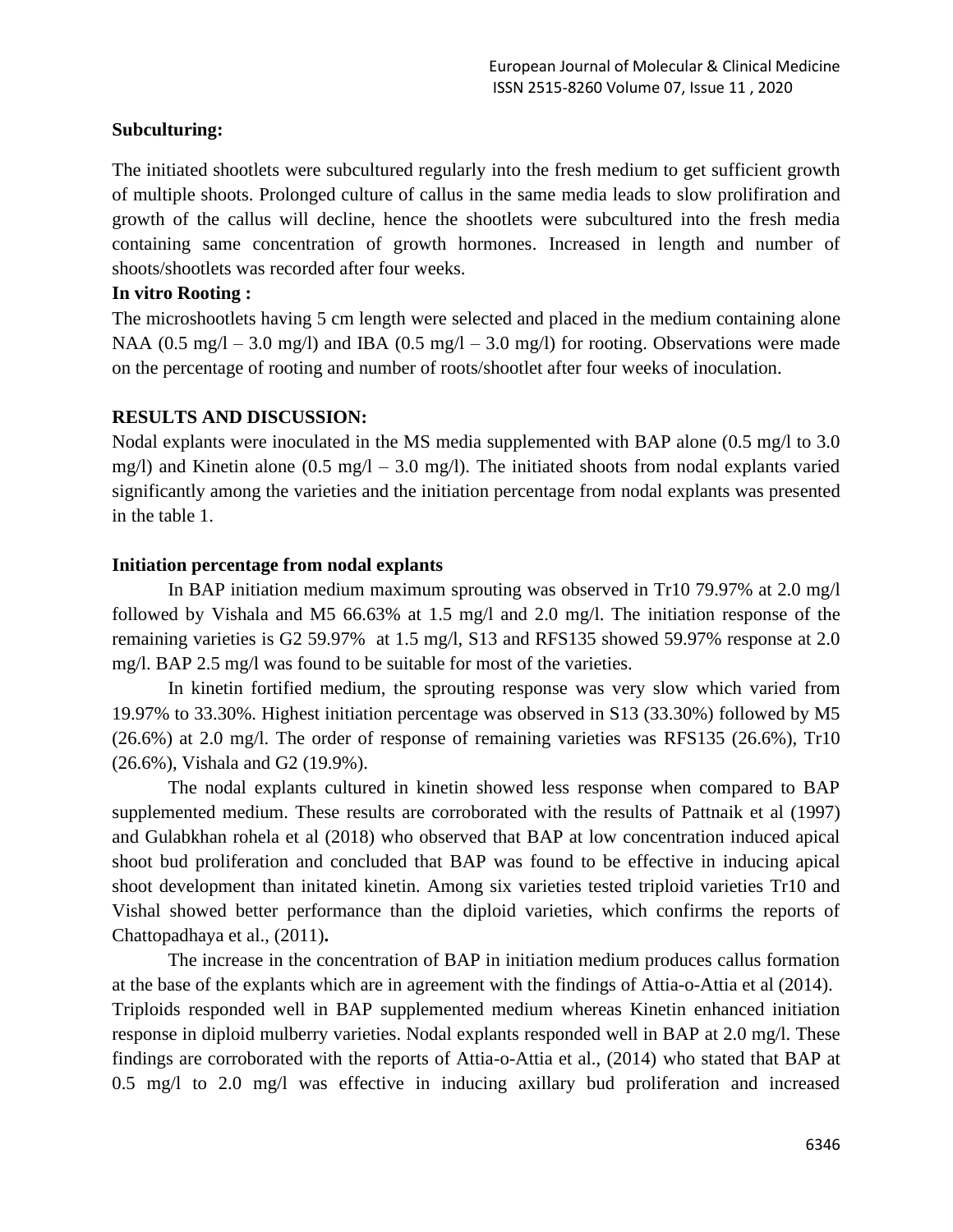concentration of BAP in initiation medium produces callus formation at the base of the explants which supports the present study.

Explants collected during April-June showed less contamination when compared to the explants collected during rainy and winter season. The initiation percentage and length of the shoots were influenced by the supplementation of exogenous hormones in the medium. This finding was in accordance with the reports of Shirin et al., (2005).

The concentration of endogenous and exogenous plant growth hormones influences the growth and multiplication of In vitro developed axillary shoots. BAP at low concentration induced maximum response in most of the varieties and found that BAP was found to be most effective compared to kinetin in inducing shoots from nodal explants. The present findings are in accordance with the reports of Patnaik and chand (1997), Yadav et al., (1990); Chitra and Padmaja (1999) who stated that BAP was superior over Kinetin in inducing shoots from nodal explants.

#### **Multiple shoot initiation percentage from nodal explants**

The shootlets developed from the initiation media were transferred to the multiplication media containing BAP (0.5 mg/l – 2.5 mg/l) + NAA (0.5 mg/l and 1.0 mg/l) and BAP (0.5 mg/l)  $- 2.5$  mg/l) + kinetin (0.5 mg/l and 1.0 mg/l) combination and observed for the percentage of multiple shoot initiation in different varieties. The percentage of multiple shoot initiation from nodal explants is presented in the table 2.

Varieties S13, Tr10, and Vishala have shown same (53.3%) response at different concentrations. In BAP + NAA combination of growth hormones, the highest multiple shoot initiation was recorded in S13 (53.3%) at BAP 1.5 mg/l + 0.5 mg/l followed by Tr10 (53.3%) at BAP 2.0 mg/l + 0.5 mg/l, Vishala (53.3%) at 2.5 mg/l + 0.5 mg/l. In RFS135 it is 46.6% at 2.0 mg/l + 0.5 mg/l, M5 39.9% at 2.5 mg/l + 0.5 mg/l and least response was observed in G2 (33.3%) at 2.0 mg/l + 0.5 mg/l. In BAP + NAA (1.0 mg/l) combination the maximum response only 33.3% was observed in S13 and Tr10. The remaining varieties showed very less percent of multiple shoots.

The addition of NAA to the medium has enhanced the shoot elongation percentage but did not influence the rate of multiple shoot formation and further reduced the frequency of bud break and also lessened the total number of shoots/explants.

In BAP + kinetin combination the multiple shoot initiation percentage varied from 39.97 to 66.63, Vishala showed maximum response of 66.63% at 2.0 mg/l + 0.5 mg/l, followed by Tr10 59.97%. In BAP + kinetin  $(1.0 \text{ mg/l})$  maximum multiple shoot initiation response was 73.30 % and least response was 53.30 %. Maximum response was observed in Vishala 73.30 % followed by Tr10 66.63 % and least response was observed in RFS135 53.30%. From the result it was observed that the multiple shoot initiation percentage was more in  $BAP +$  kinetin combination compared to BAP + NAA. These results was in contrast with the reports of Patnaik et.al., (1997) who have reported NAA in combination with BAP enhanced the frequency of multiple shoot formation and reduced the proliferation of bud break. Mohammad anis et al.,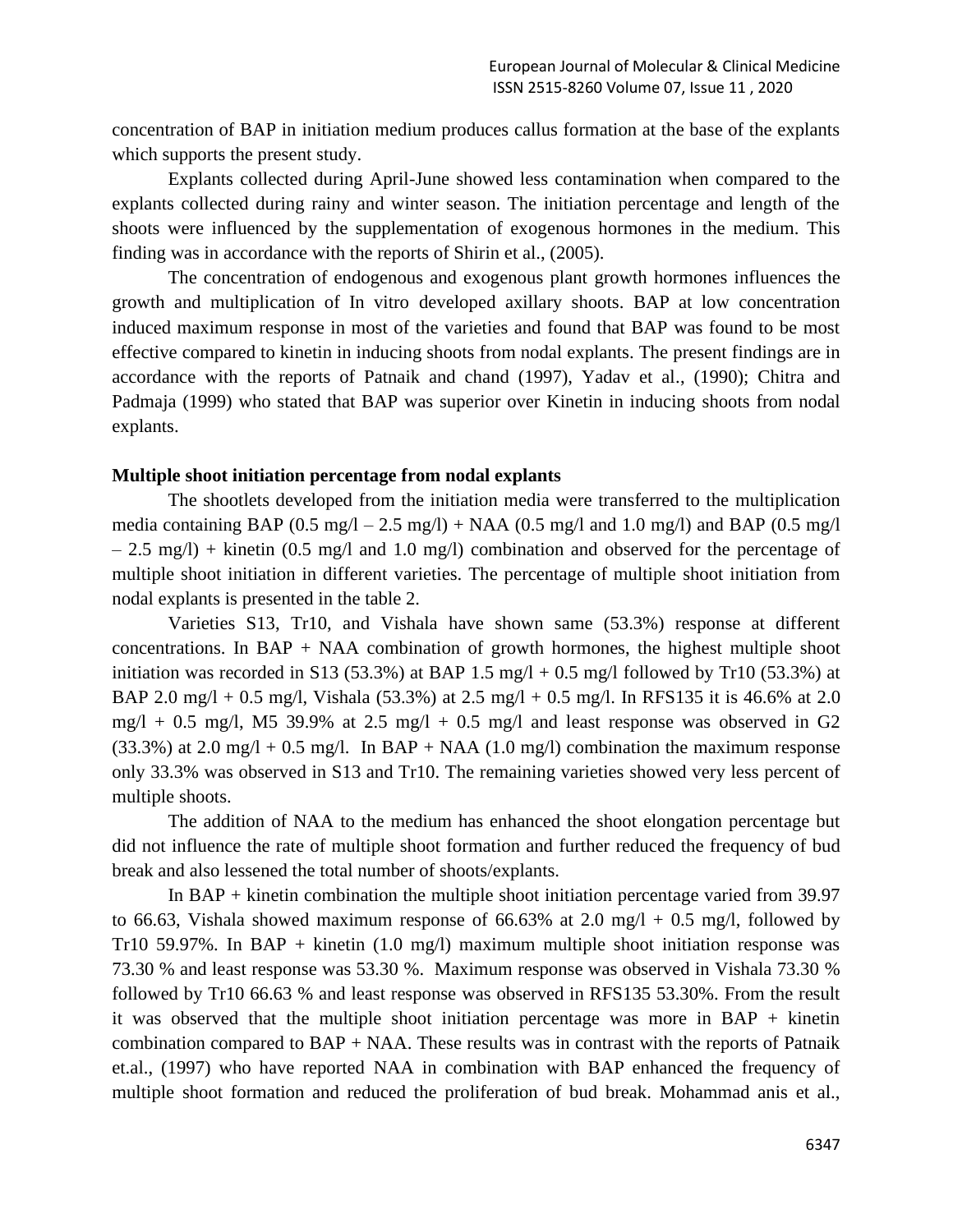(2003) achieved 35-80% survival percentage in shoots developed from nodal explants on MS media and further reported that MS media with 2.0 mg/l BAP  $+$  0.2 mg/l NAA was best for multiple shoot regeneration.

Among various combinations tested  $BAP + Kin$  was found to be more suitable for increased number of shoots per shootlet. The maximum of 6 branches per shootlet was observed in Vishala and Tr 10 in BAP + Kin combination. Similar results were also noticed by most of the researches. Zaman et al., (1998) reported combined effect of BAP and Kinetin enhanced the number of shoots per plant. Balakrishna et al., (2009) noticed the increased response of nodal explants in terms of multiple shoot regeneration, when medium supplemented with  $BAP + kin$ .

#### **In vitro root Initiation percentage**

The shootlets were transferred to the rooting media consisting alone NAA  $0.5 \text{ mg}/\text{l} - 3.0$ mg/l and IBA 0.5 mg/l – 3.0 mg/l and observed for root initiation percentage. In NAA, maximum rooting percentage was noticed in Tr10 (79.6) followed by Vishala (78.3) at NAA 1.5 mg/l. lowest rooting percentage was observed in RFS135 (40.0) at NAA 1.0 mg/l.

In IBA fortified medium the maximum rooting was observed in Tr10 (50.0%), followed by S13 (43.3%) at 1.5 mg/l. Lowest rooting response was observed in RFS135 (33.3%) and M5 (33.3%) at 1.0 mg/l IBA.

#### **Average number of roots/shootlet**

The data on average number of roots/ shootlet was presented in the table 3.

In **NAA,** the average number of roots/shootlets varied from 7-12 roots/shootlet. The maximum number of roots/ shootlet was noticed in Tr10 (12.00), followed by S13 (10.33) at 1.5 mg/l. Lowest number of roots/ shootlet was observed in M5 (7.33) at 1.5 mg/l.

In **IBA,** the maximum number of roots/ shootlet was observed in Tr10 (8.33) at 1.5 mg/l followed by M5 (7.00) at 1.0 mg/l and lowest number of roots/ shootlet was observed in S13 (6.33) at 1.5 mg/l.

Vishala showed 78.33% of rooting in In vitro conditions whereas, under field condition the rooting percentage of Vishala is 44%. The root initiation percentage was found to be more in triploid variety Tr10 and Vishala. NAA was found to be most effective in inducing rooting in most of the varieties. Increased In vitro rooting percentage in Vishala under in vitro conditions might be due to the influence of exogenous supplementation of growth hormones to the medium. There is also a significant difference in the nature of roots formed in the presence of two auxins.

The roots are strong and healthy in NAA fortified medium, where as they were weak and fragile in IBA medium. Similar results were also reported by Anuradha and Pulliah (1992), Anurag et al (1999), and Anis et al (2003), who have reported that NAA was most effective in root induction. In contrast to the present studies Chitra and Padmaja (1999) have noticed that NAA is not suitable as rooting agent.

The root initiation percentage and average number of roots/shootlets were also found to be more in triploid variety Tr10. In IBA the root initiation was slow compared to NAA.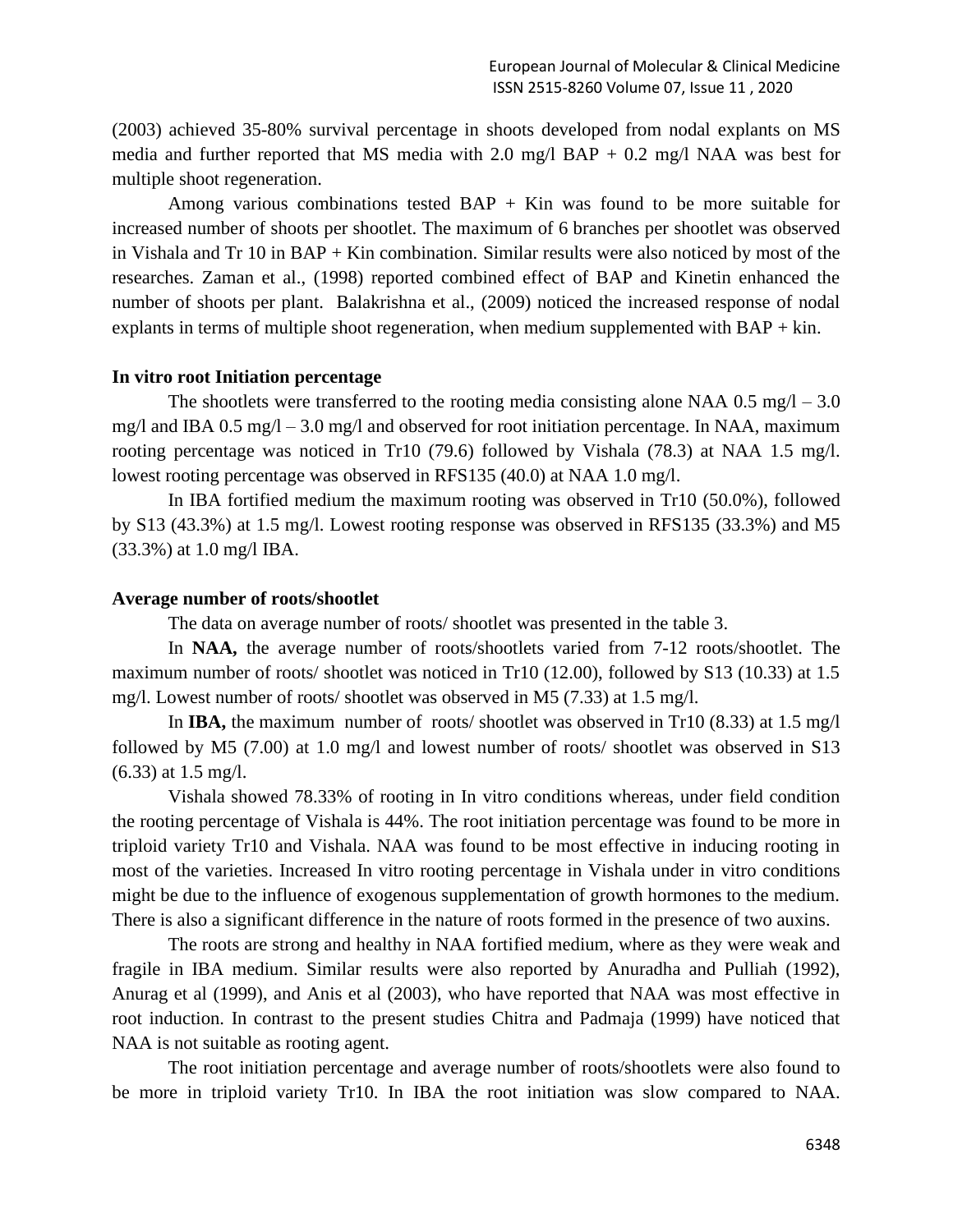Increased in the rooting percentage in Vishala under In vitro conditions might be due to the influence of supplementation of media with high concentration of auxin. Supplmemtation of auxin to the media is must for rapid growth of roots. Between two auxins tested, maximum roots initiation percentage was recorded in Tr10 and Vishala in NAA at 1.5 mg/l supplemented medium. The microshoots transferred to the medium without auxin does not showed any root initiation.

## **ACCLIMATIZATION:**

The microshootlets with well established root system were taken from the culture media and washed gently and kept in plastic cups containing sand and vermiculite in 1:1 ratio and covered with polythene sheet to maintain humidity. These plants were transferred to the green house and kept in poly bags containing soil and organic matter. The plants were watered regularly and transferred to the main field with 85% survivability.

### **Acknowledgement:**

The authors are thankful to the DST-FIST, Department of Biosciences and sericulture, Sri Padmavati Mahila visvavidyalayam, Tirupati, for providing infrastructural facilities to carry out the research work.

## **REFERENCE:**

Pattnaik. S. K and Chand. P. K (1997) Rapid clonal propagation of three mulberries, Morus cathayana Hems., M.ihou koiz, and M.serrata Roxb., through In vitro culture of apical shoot buds and nodal explants from mature trees, Plant Cell Reports, 16: 503-508.

**Gulab Khan Roela, Aftab Ahmad Shabnay Pawan Shukla, Azra Nahaid Kamili, Mrinal Kanti Ghosh (2018**) Rapid one step protocol for the In vitro micropropagation of morus multicaulis var. Goshoerami, an elite mulberry variety of temperate region, Journal of Experimental Biology and Agricultural Sciences, 6(6):936-946, Doi:http://dx.doi.org//0.18006/2018.

**Arvind Sharma, Vandna Krishna, Prabhjot Kaur and Rajesh Rayal (2015)** Characterization and screening of various mulberry varieties through Morphi-biochemical characteristics, Journal of Global Biosciences, 4(1):1186-1192.

**Fatima Shirin, Prem Kumar Rana and Asim Kumar Mandal (2005)** In vitro clonal propagation of mature tectona granis through axillary bud proliferation, Journalof Forest Research, 10 (6): 465-469, doi:10.1007/s10310-005-0173-8.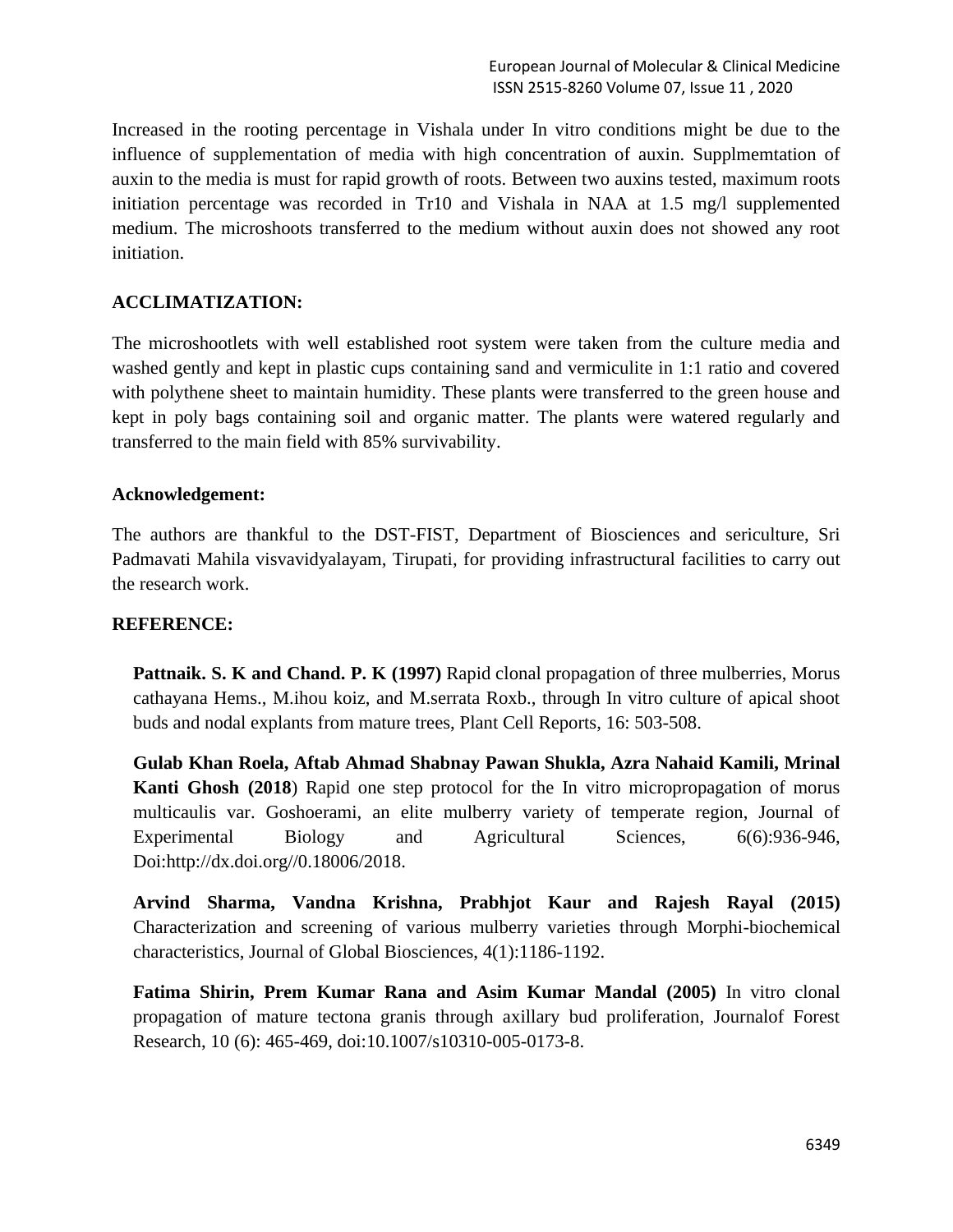**Pattnaik. S. K and Chand. P. K (1997)** Rapid clonal propagation of three mulberries, Morus cathayana Hems., M.ihou koiz, and M.serrata Roxb., through In vitro culture of apical shoot buds and nodal explants from mature trees, Plant Cell Reports, 16: 503-508.

**Yadav. V, Madan. L and Jaiswal. Y. S (1990)**. Microporpagation of Morus nigra L. from shoot tip and nodal explants of mature trees, Scientia Hor, 44(1-2):61-67.

**Chitra. D. S. V and Padmaja. G. C (1999)** Clonal propagation of mulberry through In vitro culture of nodal epxlants scientia Hort., 80:289-298.

**Chattopadhyay. S, Gandhi Doss. S, Halder. A. K. Ali and Bajpal. A. K (2011)** Comparative micropropagation efficiency of diploid and triploid mulberry (Morus alba cv.S1) from axillary bud explants, African Journal of Biotechnology, 10:18153-18159, doi: 10. 5897/AJBIO.1474.

**Zaman. A, Islam. R, Islam. M and Joarder O. I (1998)** Improvement of shoot proliferation in the micropropagation of mulberry (Morus alba L.), Tropical Agricultural Research and Extension, 1(1): 28-33.

**Balakrishna. V, Ramlatha. M, Ravindran. K. S and Philip Robinson. J (2009)** Clonal propagation of Morus alba L. through nodal and axillay bud explants, Botany Research International, 2 (10): 42-49.

**Mohammad Anis, Mohammad faisal and S.K. Singh (2003)** Micropropagation of mulberry (Morus alba L.) through In vitro culture of shoot tip and nodal explants, Plant tissue culture, 3(1): 47-51.

**Anuradha. M and Pulliah. T (1992)** Micropropagation of mulberry (Morus alba L.), Annali di Botanica, 15:35-41.

**Anurag tewari, Somika bhatnagar and Paramjit khurana (1999**) In vitro Response of commercially valuable cultivars of Morus species to thidiazuron and activated charcoal-Plant Biotechnology, 16 (5): 413-417.

**Anis. M, Faisal. M and Singh. S. K (2003)** Micropropagation of M. alba through In vitro culture of shoot tips and nodal explants, Plant Tissue culture, 13(1): 47-51.

**LOKESHWARI, RK, et al. "THE NUTRITIONAL GOLDMINE WASTE: THE SPENT PUPAE OF MULBERRY, ERI AND OAK TASAR SILKWORMS FOR COMBATING MALNUTRITION." International Journal of Environment, Ecology, Family and Urban Studies (IJEEFUS) 9.2 (2019) 129-138**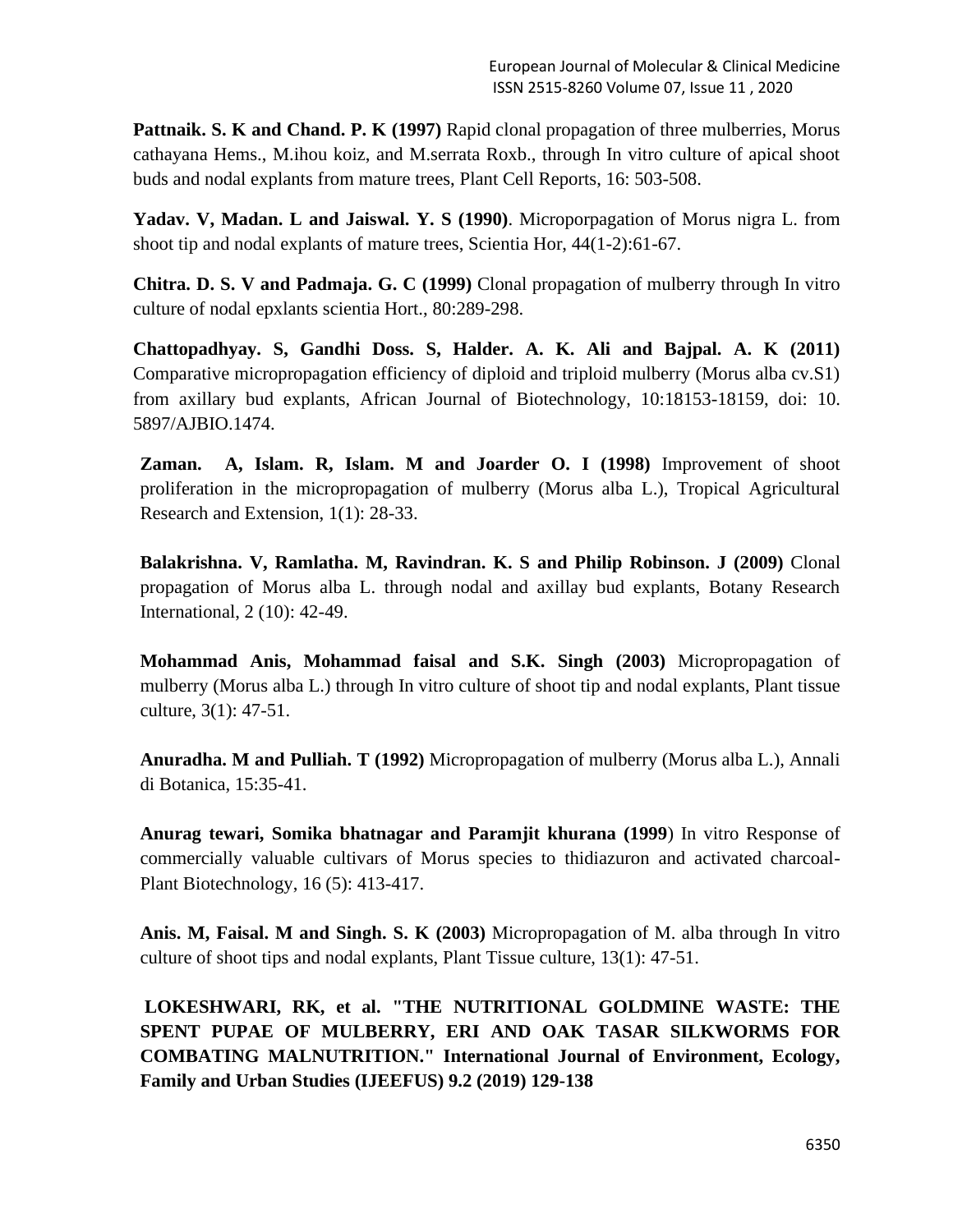**Sil, Sudipta Kumar, Nabankur Mukherjee, and Moumita Basu. "IN-VITRO MICROPROPAGATON POTENTIALITY OF MORUS INDICA L. CULTIVAR BC-259 FROM NODAL EXPLANTS." IMPACT: International Journal of Research in Applied, Natural and Social Sciences (IMPACT: IJRANSS) 8.2 (2020) 33-40**

**SHARMA, RUBY. "THE EFFECTS OF KINETIN AND ETHREL ON GERMINATION AND SEEDLING GROWTH OF CUCUMBER." International Journal of Agricultural Science and Research (IJASR) 6.6 (2016) 267-272**

**Geetha, T., C. A. Mahalingam, and N. Murugan. "Biology of mulberry thrips,(Pseudodendrothrips mori NIWA) under Tamil Nadu climatic condition." International Journal of Agricultural Science and Research (IJASR) 5.2 (2015): 19-26**

**Patel, HIRAL R., M. G. Patel, and S. U. M. I. T. Singh. "Effect of different levels of IBA and NAA on rooting of hardwood and semi hardwood cutting in fig." International Journal of Agricultural Science and Research (IJASR) 7.4 (2017) 519-524**

**Rajashekhar, M., K. RAVINDER Reddy, and C. R. Goud. "Study on validation of different IPM modules against bhendi shoot and fruit borer, Earias vittella." International Journal of Agricultural Science and Research (IJASR) 6.3 (2016): 259- 266**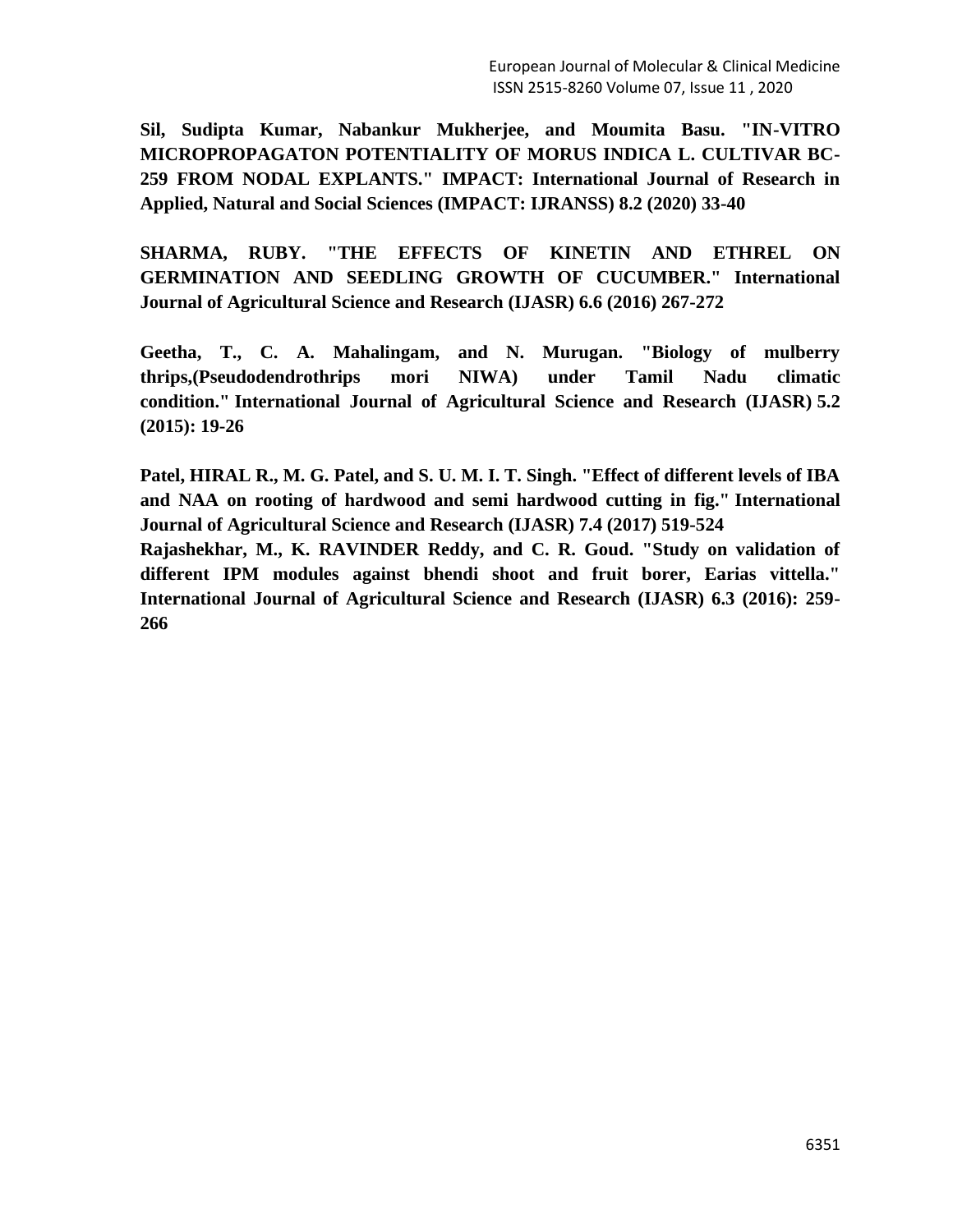| <b>Plant</b>      | growth         | Initiation $(\% )$ |                  |                   |                  |                  |                  |  |  |
|-------------------|----------------|--------------------|------------------|-------------------|------------------|------------------|------------------|--|--|
| regulators (mg/l) |                | S 13               | <b>RFS 135</b>   | <b>Tr 10</b>      | <b>Vishala</b>   | $\mathbf{M}$ 5   | G <sub>2</sub>   |  |  |
| <b>BAP</b>        | <b>KIN</b>     |                    |                  |                   |                  |                  |                  |  |  |
| 0.5               | $\blacksquare$ | $46.63 \pm 6.65$   | $39.97 \pm 6.65$ | $43.97 \pm 33.65$ | $39.97 \pm 6.65$ | $53.30 \pm 6.70$ | $33.30 \pm 6.70$ |  |  |
| 1.0               | $\blacksquare$ | $46.63 \pm 6.65$   | $46.63 \pm 6.65$ | $59.97 \pm 6.65$  | $53.30 \pm 6.70$ | $59.97 \pm 6.65$ | $39.97 \pm 6.65$ |  |  |
| 1.5               | $\blacksquare$ | $53.30 \pm 6.70$   | $59.97 \pm 6.65$ | $66.63 \pm 6.65$  | $66.63 \pm 6.65$ | $59.97 \pm 6.65$ | $59.97 \pm 6.65$ |  |  |
| 2.0               | $\blacksquare$ | $59.97 \pm 6.65$   | 59.97±6.65       | $79.97 \pm 6.65$  | $66.63 \pm 6.65$ | $66.63 \pm 6.65$ | $53.30 \pm 6.70$ |  |  |
| 2.5               | $\blacksquare$ | $53.30 \pm 6.70$   | $53.30\pm 6.70$  | $66.63 \pm 6.65$  | $53.30 \pm 6.70$ | $53.30 \pm 6.70$ | $46.63 \pm 6.65$ |  |  |
| 3.0               | $\blacksquare$ | $39.97 \pm 6.65$   | $33.30 \pm 6.70$ | $53.30 \pm 6.70$  | $46.63 \pm 6.65$ | $39.97 \pm 6.65$ | $33.30 \pm 6.70$ |  |  |
|                   | 0.5            | $13.30 \pm 6.70$   | $19.97 \pm 6.65$ | $0.00 \pm 0.00$   | $0.00 \pm 0.00$  | $4.40 \pm 3.81$  | $0.00 \pm 0.00$  |  |  |
|                   | 1.0            | $19.97 \pm 6.65$   | $26.63 \pm 6.65$ | $11.07 \pm 3.87$  | $0.00 \pm 0.00$  | $6.60 \pm 0.00$  | $4.40 \pm 3.81$  |  |  |
|                   | 1.5            | $19.97 \pm 6.65$   | $26.63 \pm 6.65$ | $13.30 \pm 0.00$  | $11.07 \pm 3.87$ | $11.07 \pm 3.87$ | $11.07 \pm 3.87$ |  |  |
|                   | 2.0            | $33.30 \pm 6.70$   | $26.63 \pm 6.65$ | $19.97 \pm 6.65$  | $19.97 \pm 6.65$ | $26.63 \pm 6.65$ | $19.97 \pm 6.65$ |  |  |
|                   | 2.5            | $26.63 \pm 6.65$   | $19.97 \pm 6.65$ | $26.63 \pm 6.65$  | $19.87 \pm 6.80$ | $19.97 \pm 6.65$ | $13.30 \pm 0.00$ |  |  |
|                   | 3.0            | $19.97 \pm 6.65$   | $8.83 \pm 3.87$  | $19.97 \pm 6.65$  | $8.83 \pm 3.87$  | $13.30 \pm 0.00$ | $11.07 \pm 3.87$ |  |  |

**Table 1 Effect of different concentrations and combinations of growth hormones on initiation (%) from Mulberry nodal explants** 

Each value represents the average of 3 replications (n=3); ex plants treated with different concentrations of plant growth regulators  $\pm$ indicates the standard error values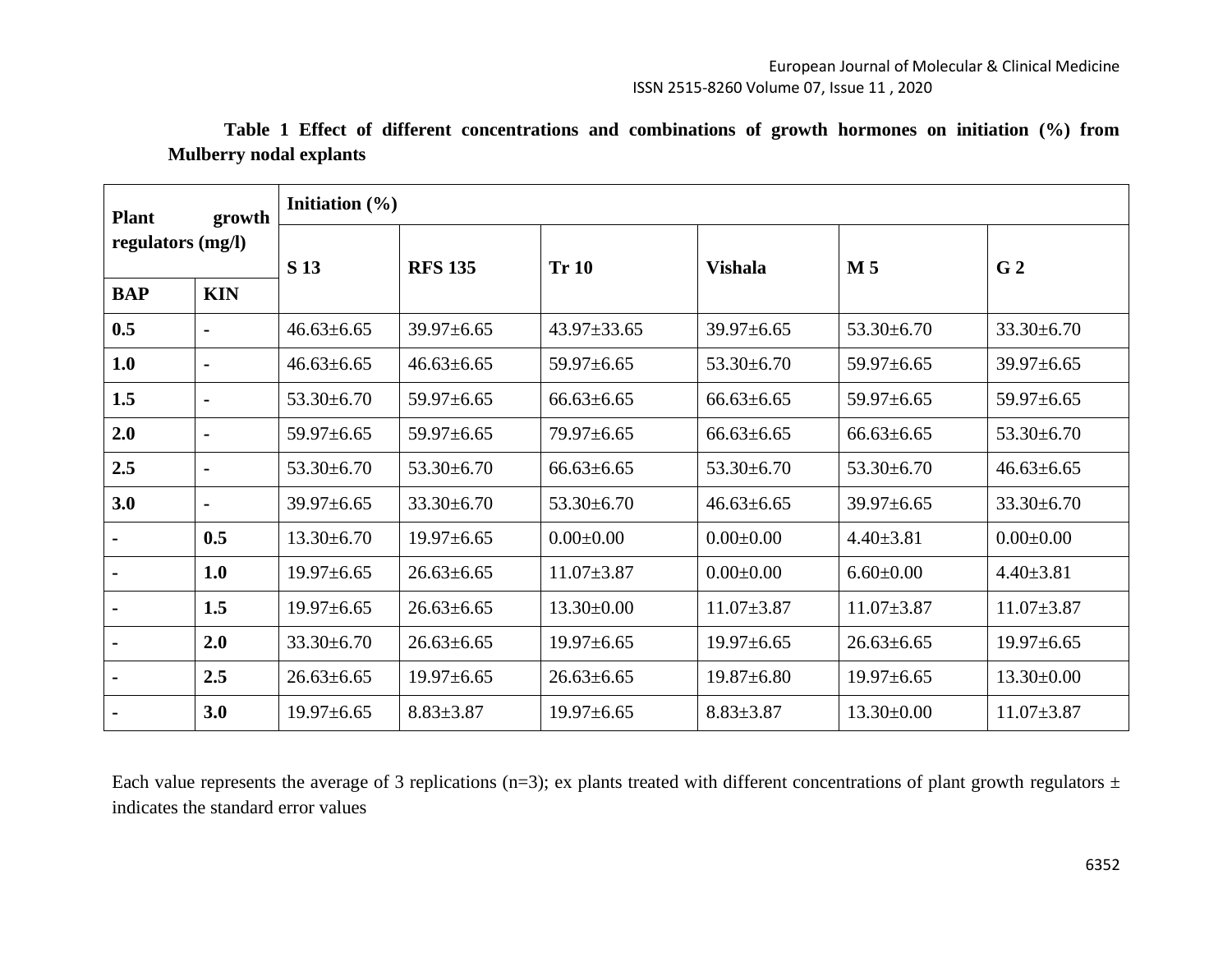| Plant growth regulators<br>(mg/l) |                | Multiple shoots initiation $(\% )$ |                  |                   |                  |                  |                  |                  |  |  |
|-----------------------------------|----------------|------------------------------------|------------------|-------------------|------------------|------------------|------------------|------------------|--|--|
|                                   |                | S 13                               | <b>RFS 135</b>   | <b>Tr 10</b>      | <b>Vishala</b>   | M <sub>5</sub>   | G <sub>2</sub>   |                  |  |  |
| <b>BAP</b>                        | <b>NAA</b>     | <b>KIN</b>                         |                  |                   |                  |                  |                  |                  |  |  |
| 0.5                               | 0.5            | $\blacksquare$                     | $11.07 \pm 3.87$ | $4.40 \pm 3.81$   | $0.00 \pm 0.00$  | $0.00 \pm 0.00$  | $0.00 \pm 0.00$  | $4.40 \pm 3.81$  |  |  |
| 1.0                               | 0.5            | $\blacksquare$                     | $33.30 \pm 6.70$ | $26.63 \pm 6.65$  | $26.63 \pm 6.65$ | $8.83 \pm 3.87$  | $11.07 \pm 3.87$ | $11.07 \pm 3.87$ |  |  |
| 1.5                               | 0.5            | $\blacksquare$                     | $53.30 \pm 6.70$ | $39.97 \pm 6.65$  | $33.30 \pm 6.70$ | $39.97 \pm 6.65$ | $26.63 \pm 6.65$ | $19.97 \pm 6.65$ |  |  |
| 2.0                               | 0.5            | $\blacksquare$                     | $46.63 \pm 6.65$ | $46.63 \pm 6.65$  | $53.30 \pm 6.70$ | $46.63 \pm 6.65$ | 33.30±6.70       | $33.30 \pm 6.70$ |  |  |
| 2.5                               | 0.5            | $\blacksquare$                     | $39.97 \pm 3.81$ | $33.30 \pm 6.70$  | $39.97 \pm 6.65$ | $53.30 \pm 6.70$ | $39.97 \pm 6.65$ | $26.63 \pm 6.65$ |  |  |
| 0.5                               | 1.0            | $\blacksquare$                     | $4.40 \pm 3.87$  | $0.00 \pm 0.00$   | $0.00 \pm 0.00$  | $0.00 \pm 0.00$  | $0.00 \pm 0.00$  | $0.00 \pm 0.00$  |  |  |
| 1.0                               | 1.0            | $\blacksquare$                     | $11.07\pm 6.65$  | $0.00 \pm 0.00$   | $6.63 \pm 6.65$  | $0.00 \pm 0.00$  | $4.40 \pm 3.81$  | $11.07 \pm 3.87$ |  |  |
| 1.5                               | 1.0            | $\blacksquare$                     | $19.97 \pm 6.70$ | $8.87 \pm 7.68$   | $19.97 \pm 6.65$ | $11.07 \pm 3.87$ | $19.97 \pm 6.65$ | $19.97 \pm 6.65$ |  |  |
| 2.0                               | 1.0            | $\blacksquare$                     | $33.30 \pm 6.65$ | $19.97 \pm 6.65$  | $33.30 \pm 6.70$ | $26.63 \pm 6.65$ | $26.63 \pm 6.65$ | $26.63 \pm 6.65$ |  |  |
| 2.5                               | 1.0            | $\blacksquare$                     | $19.97 \pm 6.65$ | $19.97 \pm 6.65$  | $26.63 \pm 6.65$ | $26.60 \pm 0.00$ | $8.87 \pm 7.68$  | $8.87 \pm 7.68$  |  |  |
| 0.5                               |                | 0.5                                | $19.97 \pm 6.65$ | $11.07 \pm 3.87$  | $26.63 \pm 6.65$ | $19.97 \pm 6.65$ | $26.63 \pm 6.65$ | $33.30 \pm 6.70$ |  |  |
| 1.0                               |                | 0.5                                | $26.63 \pm 6.70$ | $24.20 \pm 36.35$ | $39.97 \pm 6.65$ | $33.30 \pm 6.70$ | $26.60 \pm 0.00$ | $39.97 \pm 6.65$ |  |  |
| 1.5                               |                | 0.5                                | $53.30 \pm 6.65$ | $33.30 \pm 6.70$  | $53.30 \pm 6.70$ | $59.97 \pm 6.65$ | $39.97 \pm 6.65$ | $46.63 \pm 6.65$ |  |  |
| 2.0                               | $\blacksquare$ | 0.5                                | $46.63 \pm 6.65$ | 39.97±6.65        | $59.97 \pm 6.65$ | $66.63 \pm 6.65$ | $33.30 \pm 6.70$ | $53.30 \pm 6.70$ |  |  |
| 2.5                               |                | 0.5                                | $39.97 \pm 6.65$ | $33.30 \pm 6.70$  | $46.63 \pm 6.65$ | $53.30 \pm 6.70$ | $26.63 \pm 6.65$ | 39.97±6.65       |  |  |
| 0.5                               | $\blacksquare$ | 1.0                                | $13.30 \pm 0.00$ | $6.60 \pm 0.00$   | $13.30 \pm 0.00$ | $6.60 \pm 0.00$  | $13.30 \pm 0.00$ | $13.30 \pm 0.00$ |  |  |
| 1.0                               |                | 1.0                                | $39.97 \pm 6.65$ | $19.97 \pm 6.65$  | $33.30 \pm 6.70$ | $19.97 \pm 6.65$ | $33.30 \pm 6.70$ | $33.30 \pm 6.70$ |  |  |

# **Table 2 Mutiple shoot initiation (%) from nodal explants**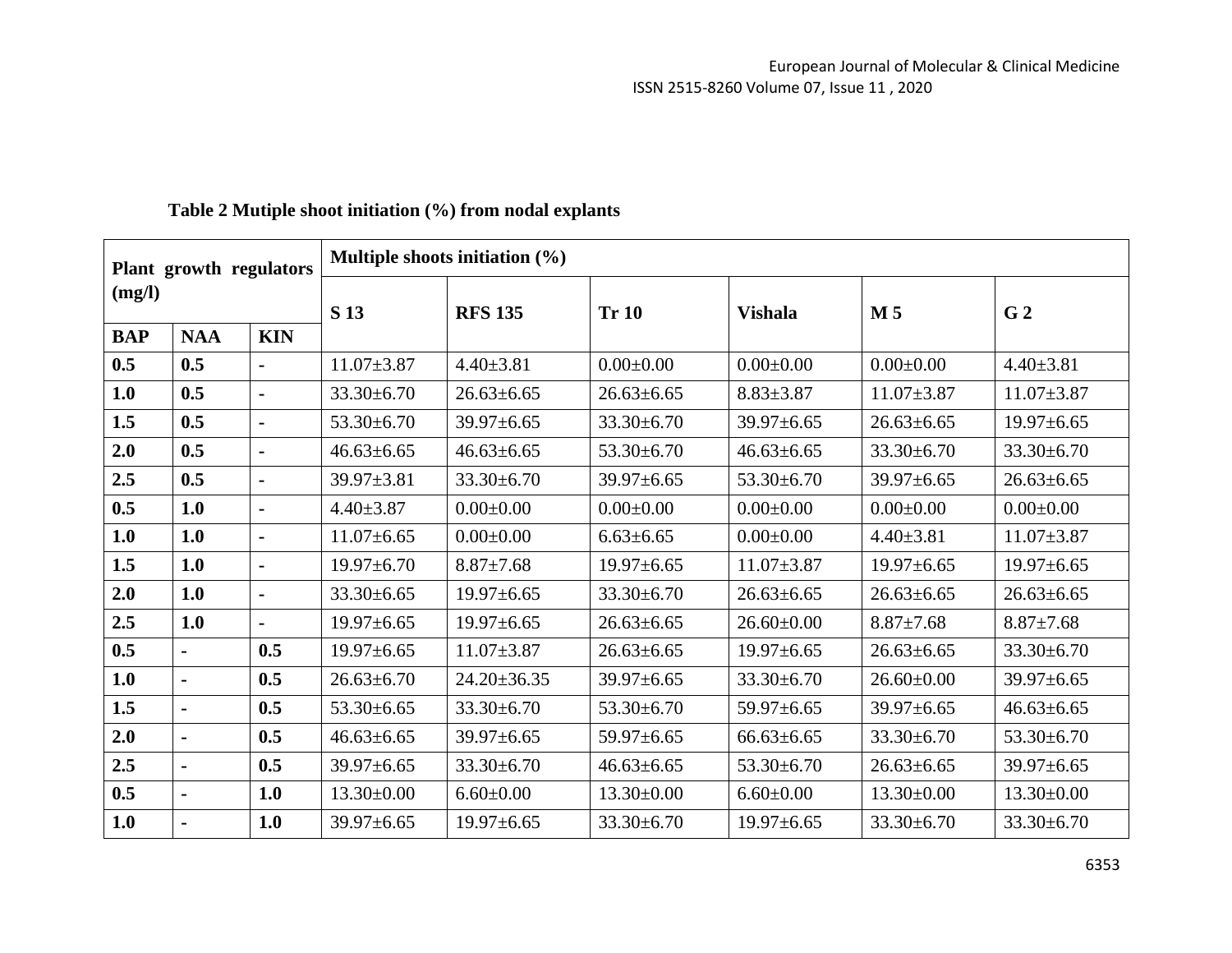| 1.5          | $\boldsymbol{0.1}$ | $59.97 \pm 6.65$ | $39.97 \pm 6.65$ | $59.97 \pm 6.65$ | $59.97 \pm 6.65$ | $46.63 \pm 6.65$ | $39.97 \pm 6.65$ |
|--------------|--------------------|------------------|------------------|------------------|------------------|------------------|------------------|
| 2.0          | 0.1                | $46.63 \pm 6.65$ | $53.30 \pm 6.70$ | $66.63 \pm 6.65$ | $73.30 \pm 6.70$ | $39.97 \pm 6.65$ | $59.97 \pm 6.65$ |
| $\sqrt{2.5}$ | 1.0                | $39.97 \pm 6.65$ | $46.63 \pm 6.65$ | $53.30\pm 6.70$  | $66.63 \pm 6.65$ | $39.97 \pm 6.65$ | $53.30\pm 6.70$  |

Each value represents the average of 3 replications (n=3); explants treated with different concentrations of plant growth regulators  $\pm$ indicates the standard error values

# **Table 3 Root initiation (%) Nodal explants**

| <b>Plant</b><br>growth<br>regulators (mg/l) |                | Root initiation $(\% )$ |                   |                   |                   |                   |                   |  |  |
|---------------------------------------------|----------------|-------------------------|-------------------|-------------------|-------------------|-------------------|-------------------|--|--|
| <b>NAA</b>                                  | <b>IBA</b>     | S 13                    | <b>RFS 135</b>    | <b>Tr 10</b>      | <b>Vishala</b>    | M <sub>5</sub>    | G <sub>2</sub>    |  |  |
| 0.5                                         |                | $33.33 \pm 5.77$        | $30.00 \pm 10.00$ | $40.00 \pm 10.00$ | $30.00 \pm 10.00$ | $30.00 \pm 10.00$ | $40.00 \pm 10.00$ |  |  |
| 1.0                                         | $\blacksquare$ | $50.00 \pm 10.00$       | $40.00 \pm 10.00$ | $43.33 \pm 5.77$  | $43.33 \pm 5.77$  | $50.00 \pm 10.00$ | $50.00 \pm 10.00$ |  |  |
| 1.5                                         |                | $50.00 \pm 10.00$       | $36.67 \pm 5.77$  | 79.66±4.16        | $78.33 \pm 10.01$ | $43.33 \pm 5.77$  | $33.33 \pm 5.77$  |  |  |
| 2.0                                         |                | $40.00 \pm 0.00$        | $36.67 \pm 5.77$  | $33.33 \pm 5.77$  | $36.67 \pm 5.77$  | $30.00 \pm 10.00$ | $30.00 \pm 10.00$ |  |  |
| 2.5                                         |                | $33.33 \pm 5.77$        | $23.33 \pm 5.77$  | $30.00 \pm 10.00$ | $30.00 \pm 10.00$ | $16.67 \pm 5.77$  | $16.67 \pm 5.77$  |  |  |
| 3.0                                         |                | $23.33 \pm 5.77$        | $6.67 \pm 5.77$   | $20.00 \pm 10.00$ | $20.00 \pm 10.00$ | $10.00 \pm 0.00$  | $13.33 \pm 5.77$  |  |  |
|                                             | 0.5            | $23.33 \pm 5.77$        | $20.00 \pm 10.00$ | $30.00 \pm 0.00$  | $13.33 \pm 5.77$  | $20.00 \pm 10.00$ | $16.67 \pm 5.77$  |  |  |
|                                             | 1.0            | $33.33 \pm 5.77$        | $33.33 \pm 5.77$  | $33.33 \pm 5.77$  | $23.33 \pm 5.77$  | $33.33 \pm 5.77$  | $30.00 \pm 10.00$ |  |  |
| $\blacksquare$                              | 1.5            | $43.33 \pm 5.77$        | $30.00 \pm 10.00$ | $50.00 \pm 10.00$ | $36.67 \pm 5.77$  | $20.00 \pm 10.00$ | $40.00 \pm 10.00$ |  |  |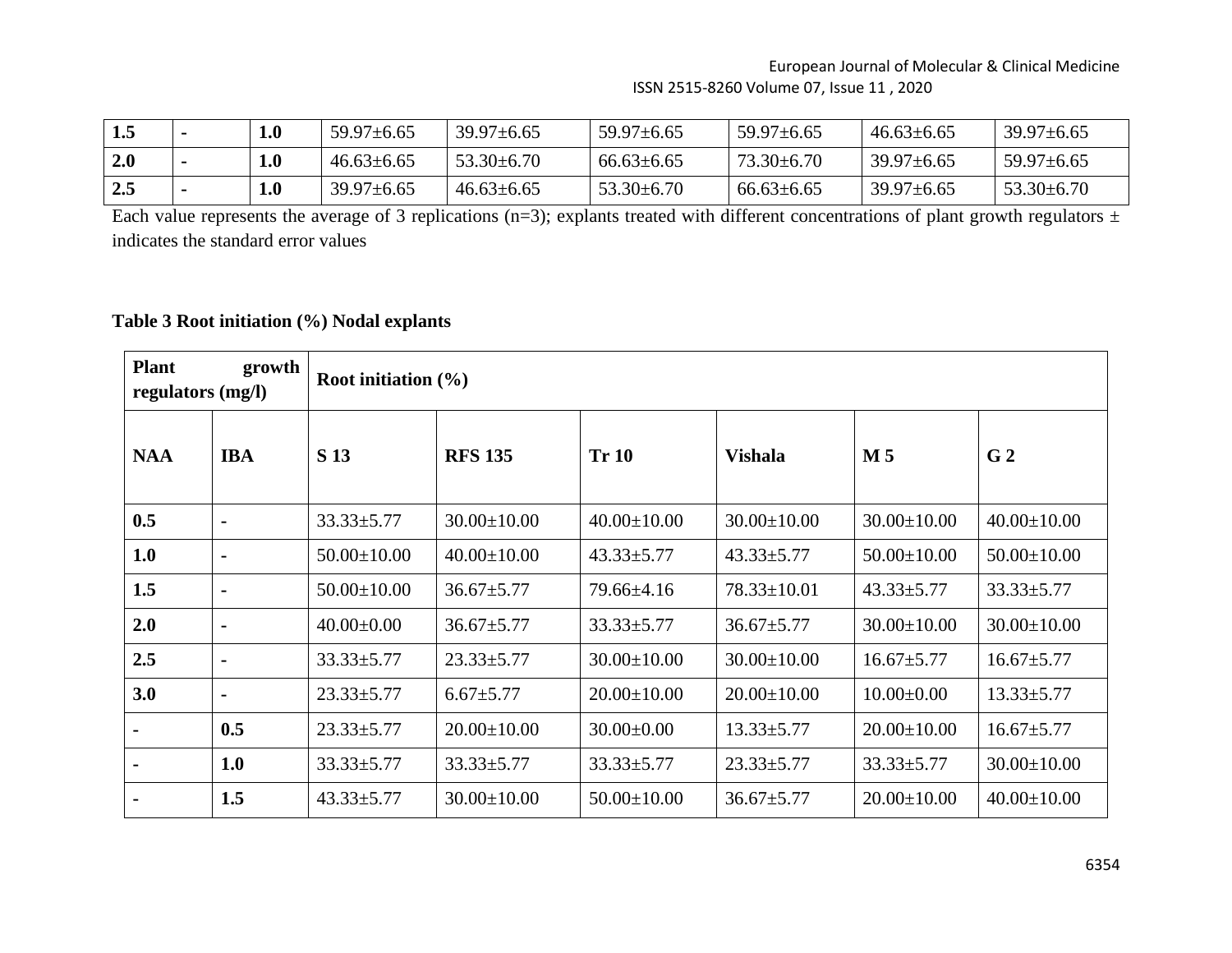| 2.0 | $33.33 \pm 5.77$ | $30.00 \pm 10.00$ | $30.00 \pm 0.00$  | $36.67 \pm 5.77$ | $16.67 \pm 5.77$ | $33.33 \pm 5.77$  |
|-----|------------------|-------------------|-------------------|------------------|------------------|-------------------|
| 2.5 | $23.33 \pm 5.77$ | $30.00 \pm 0.00$  | $26.67 \pm 5.77$  | $23.33 \pm 5.77$ | $16.67 \pm 5.77$ | 20.00 $\pm$ 10.00 |
| 3.0 | $16.67 \pm 5.77$ | $13.33 \pm 5.77$  | $20.00 \pm 10.00$ | $16.67 + 11.55$  | $16.67 + 5.77$   | $13.33 \pm 5.77$  |

Each value represents the average 3 replications (n=3); ex plants treated with different concentrations of plant growth regulators  $\pm$ indicates the standard error values

# **Table 4 Average number of roots**

| <b>Plant</b>      | growth         | Average number of roots/rootlet |                 |                  |                 |                 |                 |  |  |  |
|-------------------|----------------|---------------------------------|-----------------|------------------|-----------------|-----------------|-----------------|--|--|--|
| regulators (mg/l) |                |                                 |                 |                  |                 |                 |                 |  |  |  |
| <b>NAA</b>        | <b>IBA</b>     | <b>S</b> 13                     | <b>RFS 135</b>  | <b>Tr 10</b>     | <b>Vishala</b>  | M <sub>5</sub>  | G <sub>2</sub>  |  |  |  |
| 0.5               | $\blacksquare$ | $6.00 \pm 1.00$                 | $5.33 \pm 0.58$ | $7.00 \pm 1.00$  | $6.00 \pm 1.00$ | $6.00 \pm 1.00$ | $7.00 \pm 1.00$ |  |  |  |
| 1.0               | $\blacksquare$ | $7.33 \pm 2.08$                 | $6.33 \pm 0.58$ | $7.33 \pm 0.58$  | $7.33 \pm 0.58$ | $9.00 \pm 1.00$ | $9.00 \pm 1.00$ |  |  |  |
| 1.5               | $\blacksquare$ | $10.33 \pm 1.53$                | $6.67 \pm 0.58$ | $12.00 \pm 1.00$ | $8.33 \pm 0.58$ | $7.33 \pm 0.58$ | $6.33 \pm 0.58$ |  |  |  |
| 2.0               | $\blacksquare$ | $7.33 \pm 0.58$                 | $8.33 \pm 0.58$ | $6.00 \pm 1.00$  | $7.33 \pm 0.58$ | $5.00 \pm 1.00$ | $6.00 \pm 1.00$ |  |  |  |
| 2.5               | $\blacksquare$ | $6.33 \pm 0.58$                 | $4.44 \pm 0.58$ | $5.33 \pm 0.58$  | $6.33 \pm 0.58$ | $5.00 \pm 1.00$ | $5.33 \pm 0.58$ |  |  |  |
| 3.0               | $\blacksquare$ | $5.67 \pm 1.15$                 | $3.00 \pm 2.65$ | $5.00 \pm 1.00$  | $5.00 \pm 1.00$ | $4.67 \pm 0.58$ | $5.00 \pm 1.00$ |  |  |  |
|                   | 0.5            | $4.67 \pm 0.58$                 | $3.00 \pm 2.65$ | $6.00 \pm 1.00$  | $3.33 \pm 2.89$ | $5.33 \pm 0.58$ | $5.33 \pm 0.58$ |  |  |  |
|                   | 1.0            | $6.00 \pm 1.00$                 | $5.33 \pm 0.58$ | $6.33 \pm 0.58$  | $5.33 \pm 0.58$ | $7.00 \pm 1.00$ | $6.33 \pm 0.58$ |  |  |  |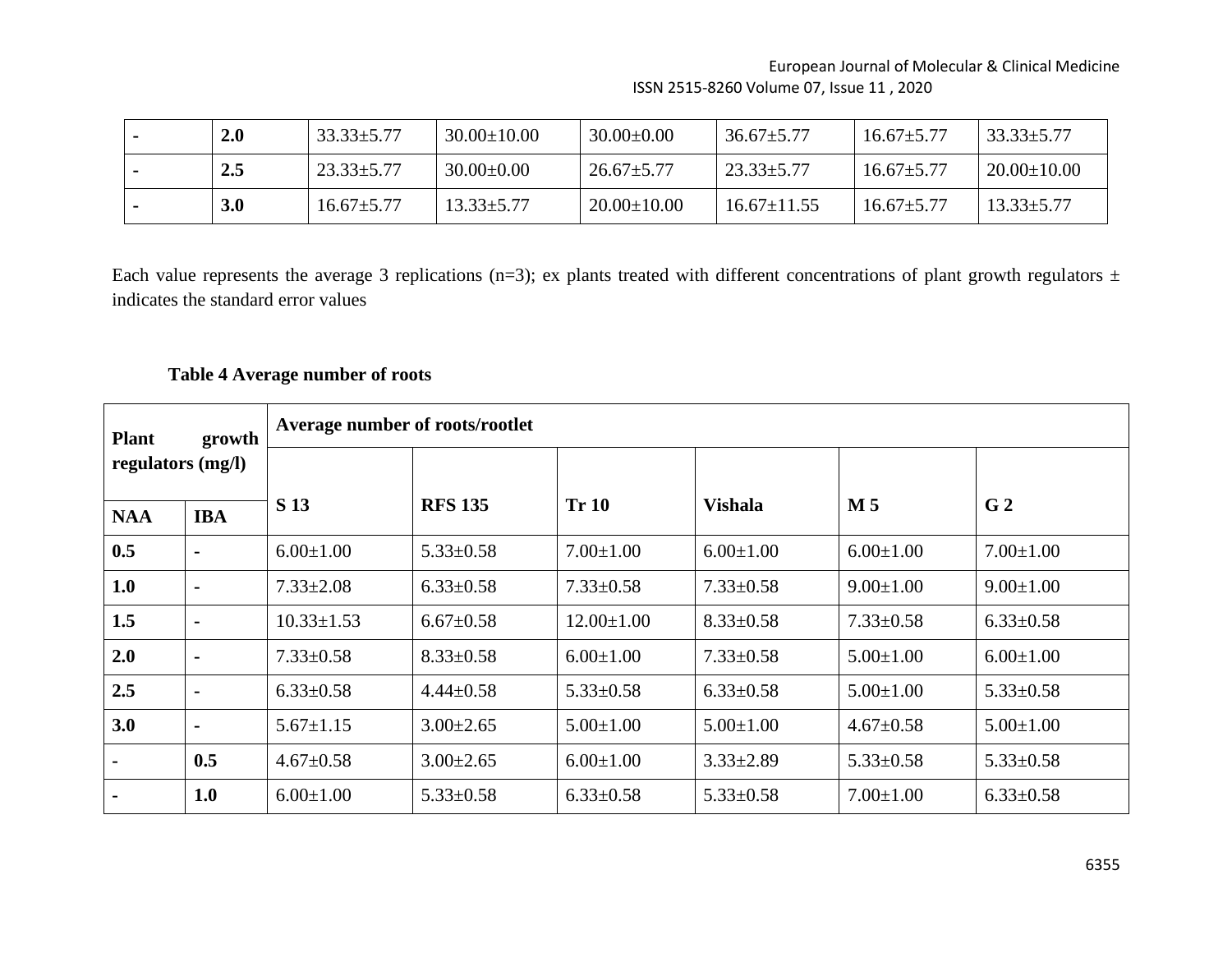| $1.5\,$ | $6.33 \pm 1.15$ | $6.67 \pm 0.58$ | $8.33 \pm 0.58$ | $7.00{\pm}1.00$ | $6.33 \pm 0.58$ | $7.33 \pm 0.58$ |
|---------|-----------------|-----------------|-----------------|-----------------|-----------------|-----------------|
| 2.0     | $6.00 \pm 1.00$ | $6.33 \pm 0.58$ | $6.00 \pm 1.00$ | $6.67 \pm 0.58$ | $5.33 \pm 0.58$ | $6.00 \pm 1.00$ |
| 2.5     | $4.67 \pm 0.58$ | $6.00 \pm 1.00$ | $5.00 \pm 1.00$ | $6.00 \pm 1.00$ | $5.00\pm0.00$   | $5.00 \pm 0.00$ |
| 3.0     | $4.67 \pm 0.58$ | $5.00 \pm 1.00$ | $5.00 \pm 1.00$ | $5.67 \pm 0.58$ | $4.00 \pm 1.00$ | $3.33 \pm 2.89$ |

Each value represents the average of 3 replications (n=3); ex plants treated with different concentrations of plant growth regulators  $\pm$ indicates the standard error values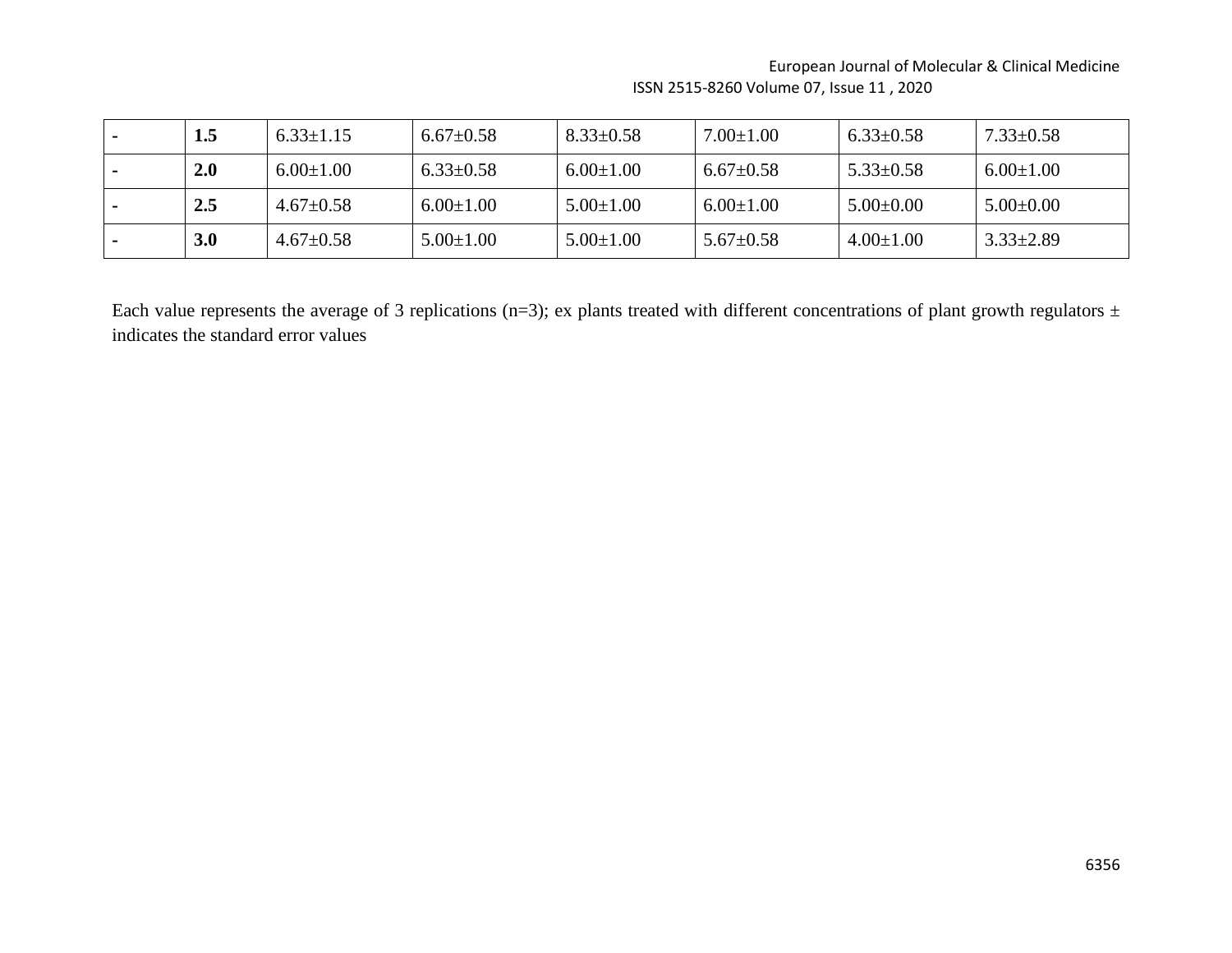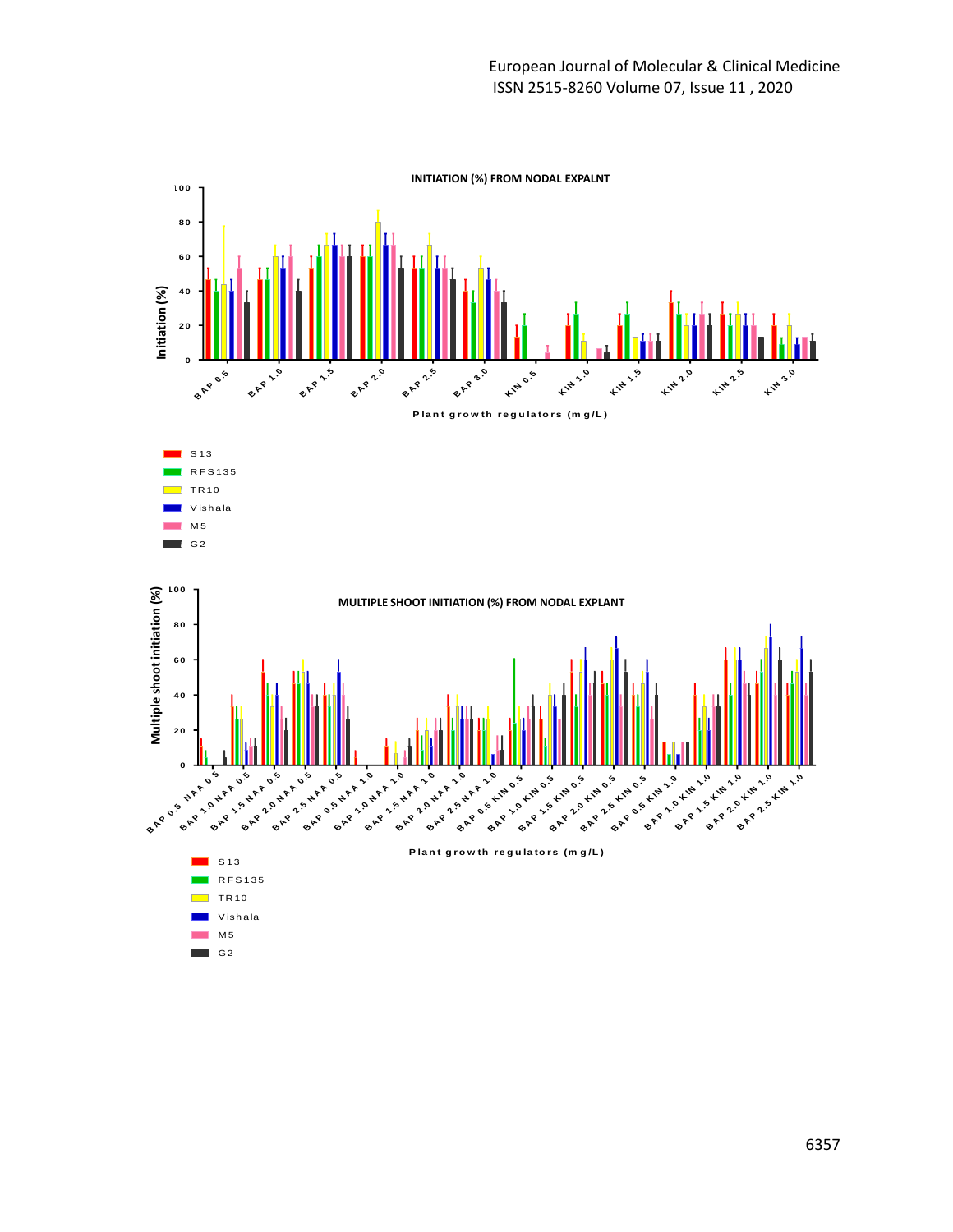



G2

٦

6358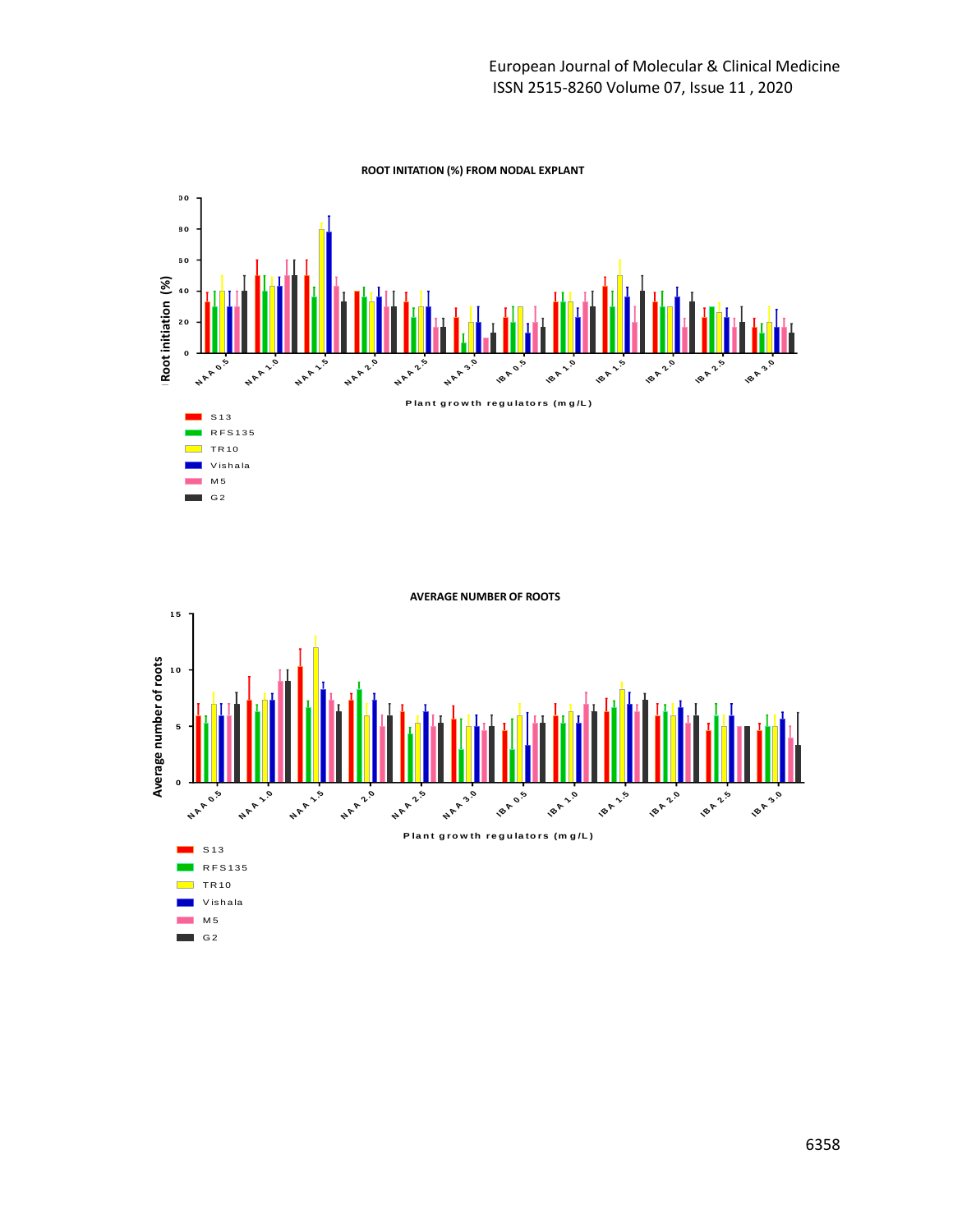# DIRECT ORGANOGENESIS

# INITIATION FROM NODAL EXPLANTS OF S13, RFS 135, Tr10, VISHALA AND G2 **VARIETIES**



Multiple shoot initiation from Nodal explants OF S13, RFS 135, Tr10, VISHALA AND G2 VARIETIES